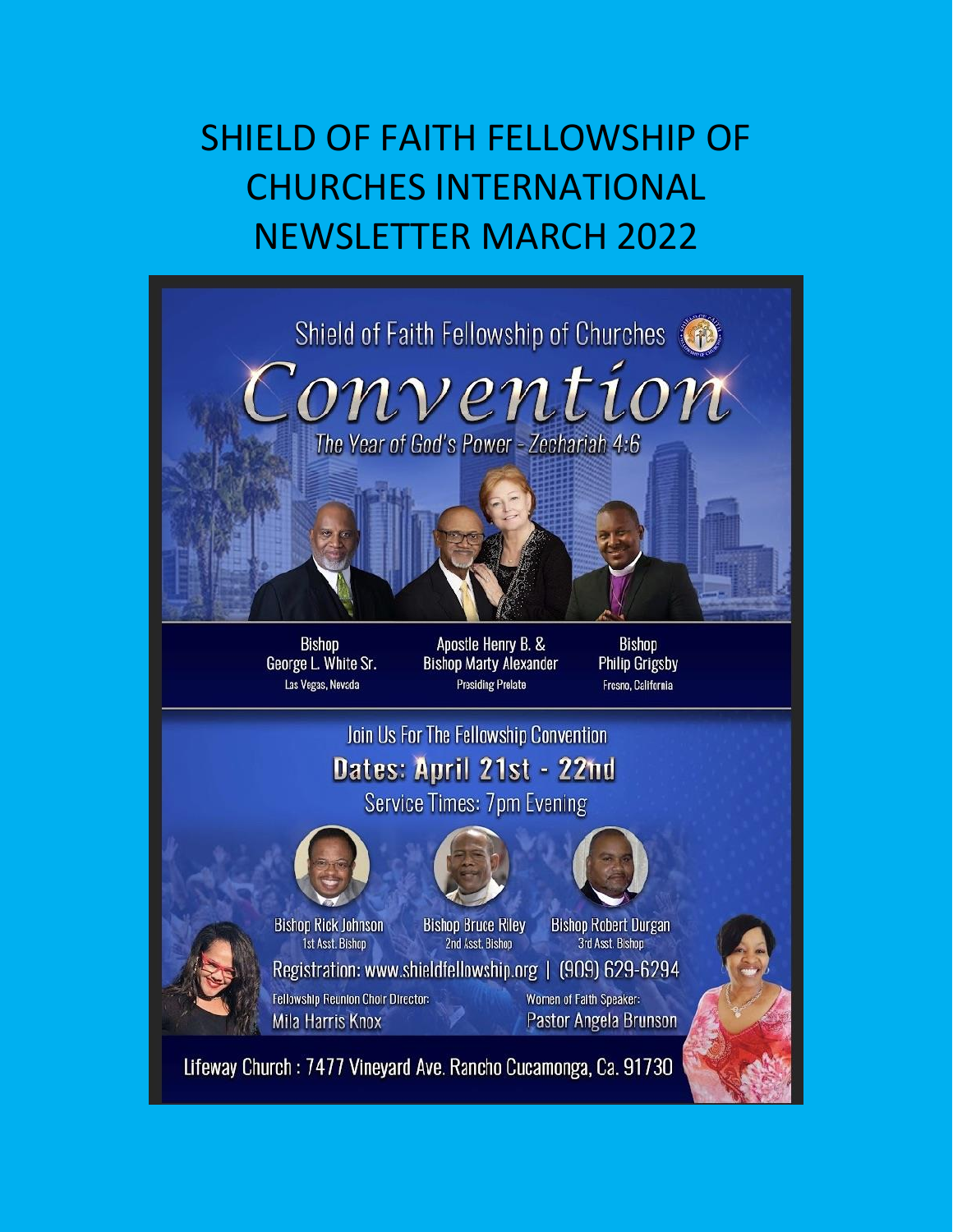

## **2022 CONVENTION SCHEDULE**



## **THURSDAY**  $9:00AM - 12:00n$ on

**Pastors Meeting - Apostle Alexander** Multi-Purpose Room

#### 10:00AM 11:30AM

**General Seminar** "Recovering from Covid" Part 1 **Bishop Bruce Riley Bishop Charles Dorsey** Classroom

### 12:00PM - 1:00PM

**Mid-Day Service Introduction of New Fellowship Pastors Main Sanctuary** 

#### 7:00PM

**Evening Worship Early Speaker: - Bishop Phillip Grigsby Main Speaker - Bishop George White** 

#### **FRIDAY**  $9:00AM - 12:00n$ on

Pastors' Meeting - Apostle Alexander Multi-Purpose Room

### 10:00AM 11:30AM

**General Seminar** "Recovering from Covid" Part 2 **Bishop Stephen Brunson** Classroom

### 12:00PM - 2:00PM

International Women of Faith Service "Sisters for Life" Main Speaker **Pastor Angela Brunson Main Sanctuary** 

## 7:00PM

**Evening Worship** Speaker: - Apostle Henry B. Alexander **Presiding Prelate Ordination Service** 



## **SATURDAY**

**10AM** YOUTH EXPLOSION RED HILL PARK



## MINISTERIAL TRAINING ONLINE @ SHIELDFELLOWSHIP.COM



SHIELD OF FAITH **FELLOWSHIP OF CHURCHES** More Than A Fellowship...It's A Relationship!

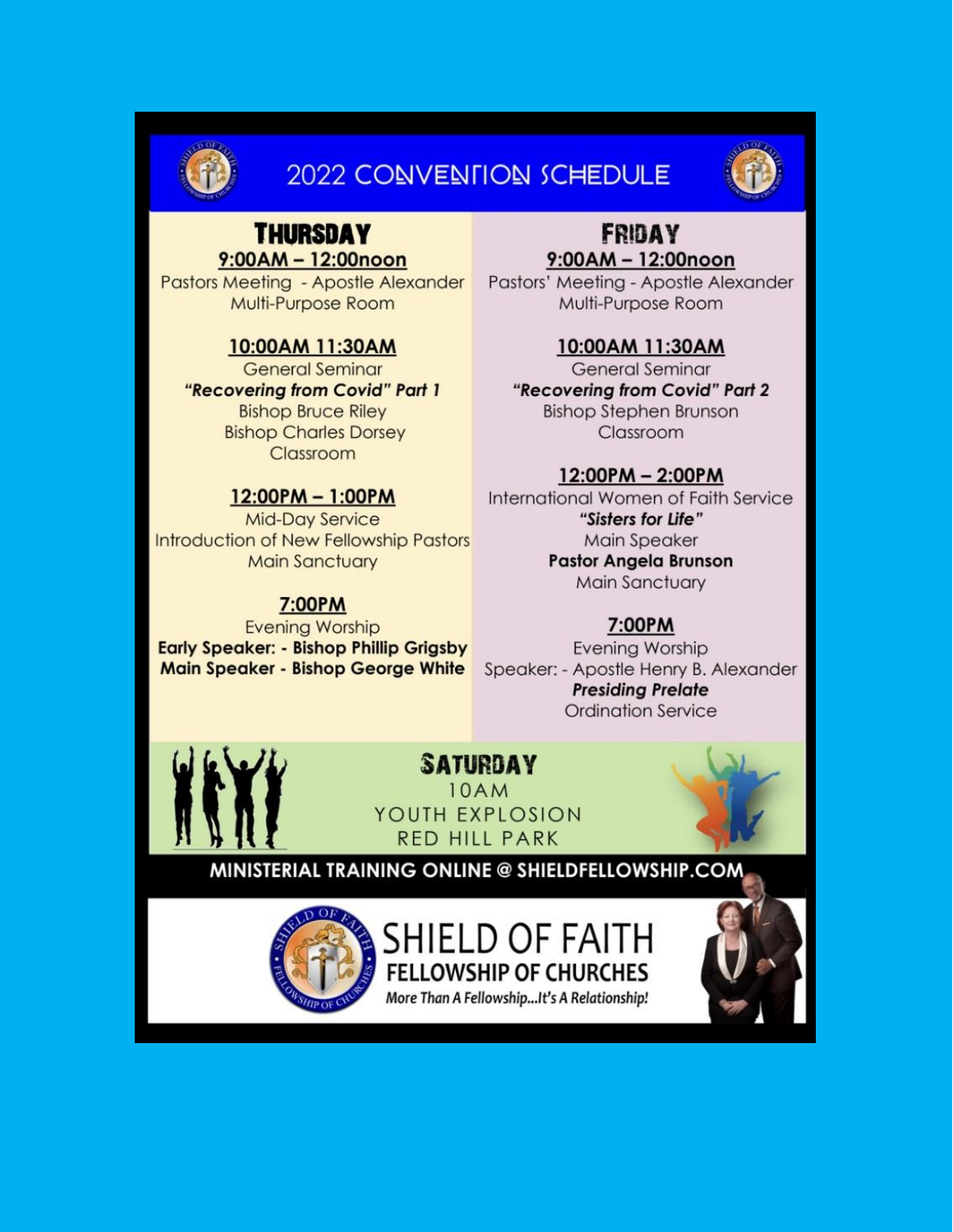# **SHIELD OF FAITH MINISTERIAL LICENSE RENEWALL 2022**

For New Ministers, please follow the below link, [https://shieldfellowship.org/ministerial-licensing](https://shieldfellowship.org/ministerial-licensing-course/)[course/](https://shieldfellowship.org/ministerial-licensing-course/) to take required classes and licensing exam. They will also need to click the link on the same page, that says, Complete Online Application. Once the application is complete, click the link that says, *Give Now with Givelifly and pay \$100 for your License.*

Don't forget afterward to click the yellow tab that says, submit in order to submit your application.

**For Ministers Renewal** please click the following link [https://fs30.formsite.com/fellowshipoffice/bacv](https://fs30.formsite.com/fellowshipoffice/bacvgwhsm5/index.html) [gwhsm5/index.html](https://fs30.formsite.com/fellowshipoffice/bacvgwhsm5/index.html) and pay \$75 for the renewal fee.

Any license questions please email directly to both, [1750soffcorporate@gmail.com](mailto:1750soffcorporate@gmail.com) & [eldercdd@aol.com](mailto:eldercdd@aol.com)

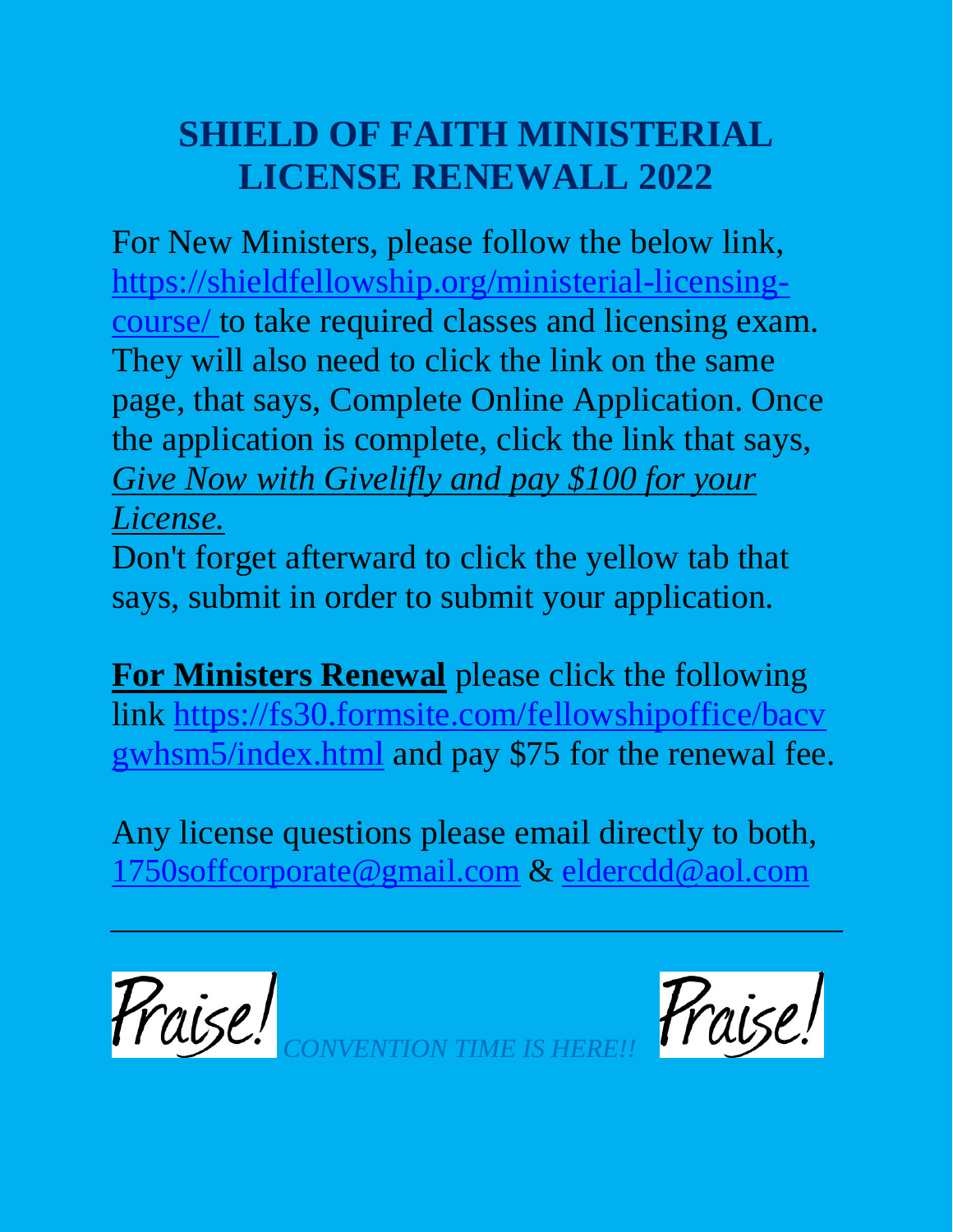## GAS PRICES

#### *By Robinson Meyer*

In the past few months, Democrats have rediscovered one of the oldest ideas in politics: Nobody likes when prices go up. In January, inflation <u>[rose faster than it has](https://www.cnn.com/2022/01/11/economy/inflation-history/index.html)</u> in almost 40 years. But not all prices are rising evenly. Oil is playing an outsize role in the surge. Gasoline and jetfuel prices [have reached](https://www.gasbuddy.com/charts) [their highest levels](https://www.indexmundi.com/commodities/?commodity=jet-fuel&months=180) since 2014. Rising oil prices alone can account for nearly 30 percent of the "excess" inflation that the United States has seen since the pandemic began, [according to the](https://theovershoot.co/p/understanding-covid-flation?utm_source=url)  [financial journalist Matthew C. Klein.](https://theovershoot.co/p/understanding-covid-flation?utm_source=url) Unsurprisingly, these statistics are bad news for the White House. The ups and downs of President Joe Biden's disapproval rating [track almost precisely the rise and fall of](https://slate.com/news-and-politics/2021/11/joe-biden-approval-inflation-gas-prices.html)  [prices at the pump.](https://slate.com/news-and-politics/2021/11/joe-biden-approval-inflation-gas-prices.html) Gasoline is, after all, the ur-commodity, the only product whose prices are advertised on big signs by the side of the highway. But these numbers undercount the extent of the woe. When fossil fuels get expensive, their rising costs can propagate through the rest of the economy. In the past few months, companies have complained that high oil and natural-gas prices are raising the cost of shipping goods (because trucks, ships, and planes burn oil-derived fuels), packaging them (because plastic uses crude oil as a chemical feedstock), and even growing new food (because fertilizer is made with natural gas). Some of these higher costs ultimately flow to consumers as rising prices. Democrats haven't really known how to deal with this situation. In the long term, they agree that investing in [zero-carbon energy](https://www.theatlantic.com/science/archive/2022/02/biden-climate-factories-industrial-sector/622810/) is the only way to permanently lower costs. But in the short term, they are deeply confused over whether fossil fuels should be expensive, so as to encourage the <u>energy transition</u>; or cheap, so as to support the <u>inflation-</u> [strained economy.](https://www.theatlantic.com/science/archive/2022/02/greenflation-prices-inflation-climate-change-coffee-lumber/621456/) At the United Nations climate conference in November, the United States and 195 other countries [pledged to phase](https://www.newscientist.com/article/2297452-cop26-world-agrees-to-phase-out-fossil-fuel-subsidies-and-reduce-coal/)  [out fossil-fuel subsidies.](https://www.newscientist.com/article/2297452-cop26-world-agrees-to-phase-out-fossil-fuel-subsidies-and-reduce-coal/) Now the White House and top Democratic lawmakers, including self-described climate champions like Senator Ron Wyden of Oregon, are considering suspending the federal tax on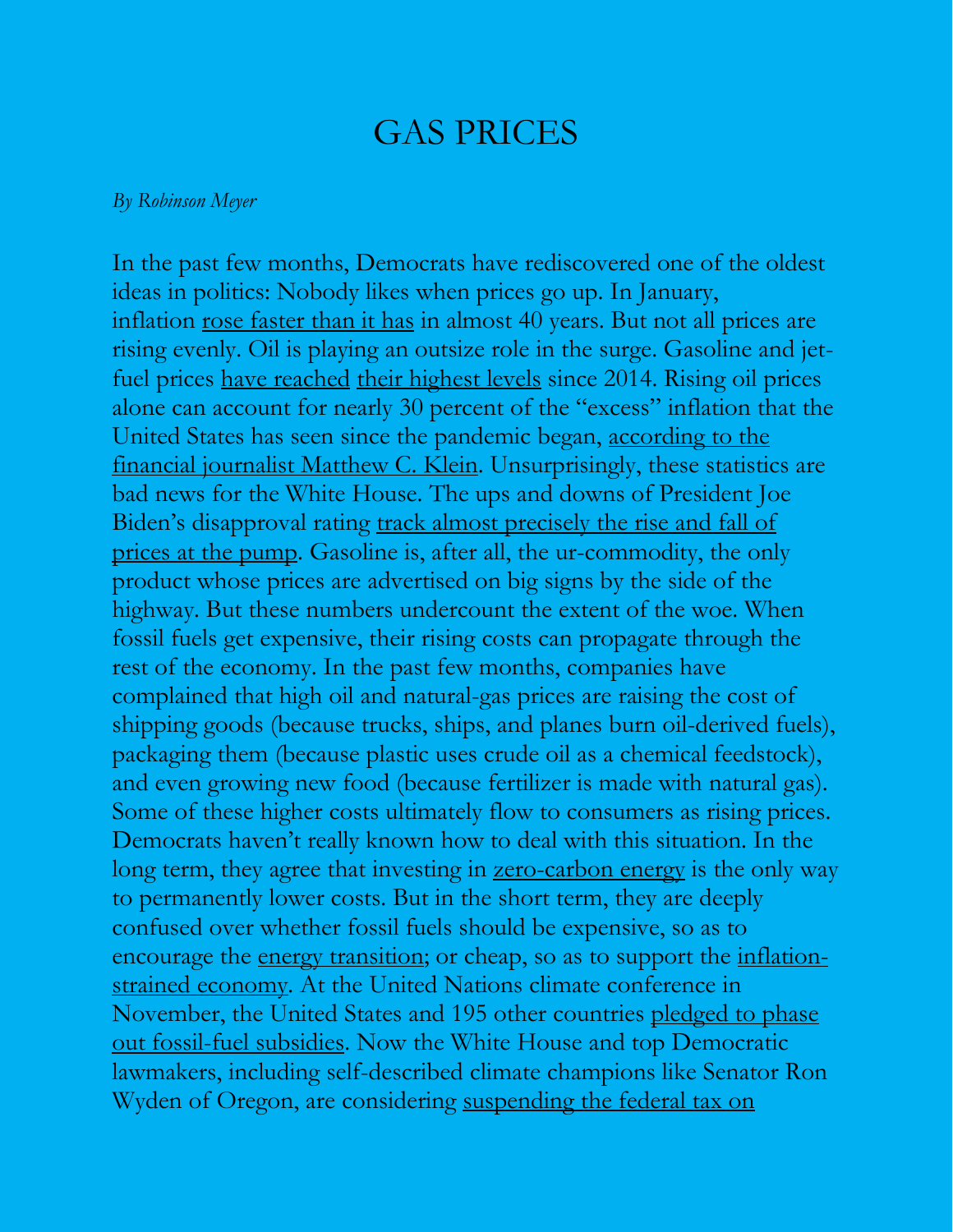[gasoline.](https://www.washingtonpost.com/us-policy/2022/02/15/democrats-gas-tax-holiday/) Part of the confusion here is that policy makers cannot agree on *why* oil and gas prices are rising in the first place, and each answer means something different for climate policy. In interviews, experts gave me three hypotheses about the recent surge:

## **1. The Scare Theory**

This one is very simple: Investors are spooked. What are they spooked about? A lot of things. The chance of a [major war in Ukraine,](https://www.theatlantic.com/ideas/archive/2022/02/putin-ukraine-democracy/621465/) for one. The possibility that Iran will not reach a new nuclear deal. But above all, they're worried about something pretty basic: American and European oil companies have less fuel on hand than they used to. When the pandemic struck, U.S. and European oil companies bought up huge amounts of crude oil. Since then, they've sold those reserves off. Instead of sitting on a few months' worth of inventory, many companies are down to a few weeks' worth. That is pretty normal. But oil speculators around the world watch American and European oil inventories very closely. Although the two markets represent only about a third of the global oil stockpile, the *data* from the U.S. and Europe are much more reliable than data from anywhere else. So the two markets get used as a proxy for the rest of the planet—and given their falling stockpiles, investors everywhere are getting nervous. "It's like toilet paper during the pandemic," [Sarah Emerson,](https://www.esaienergy.com/people/sarah-emerson) the president of the oil consultancy Energy Security Analysis, told me. "Everybody wants toilet paper. Everybody was hoarding toilet paper for four months. Then … the shelves were full again and no one cared about it." The same thing is happening in oil markets now, she said. Traders in the U.S. and Europe are willing to pay more for oil *now* because they're nervous that they won't be able to get it when they need it. But there's no deep problem in the market, and crude-oil stockpiles in China and India are healthier than those in the West. **What it means for climate policy:** Not much! As long as an escalating tit-for-tat over Russia's invasion of Ukraine doesn't lead it to cut off the flow of oil to Europe, then policy makers should sit back, let inventories fill up, and wait for things to calm down.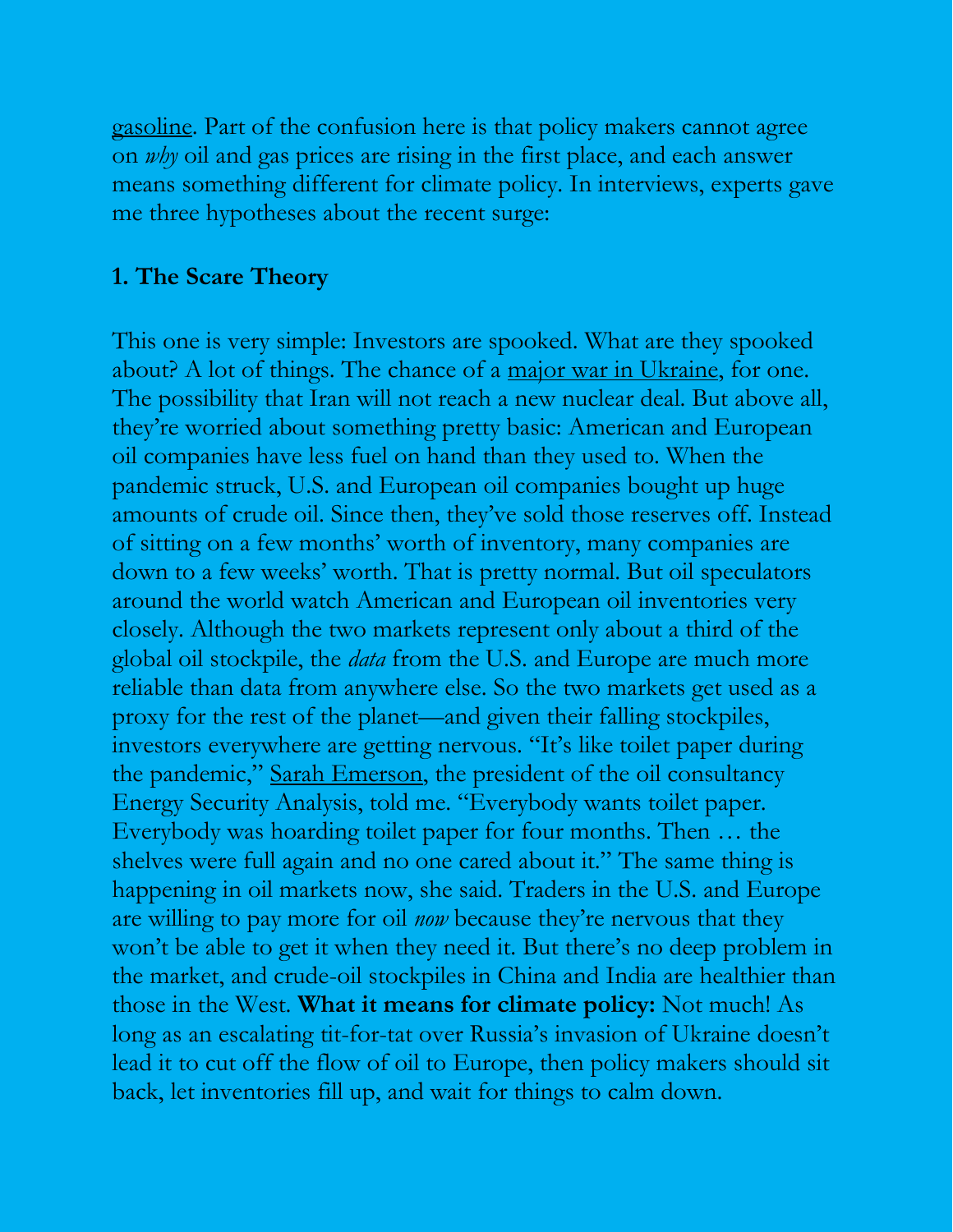## **2. The Structure Theory**

For more than a century, the oil market has been split into two categories. Some oil drillers produce as much oil as they can, as fast as they can. For financial or geological reasons, these smaller drillers don't have the ability to increase or decrease their oil flow. As long as they're turning a profit, they pump oil and then they sell it. But a few companies or countries can form a cartel and sit on so much oil that they have what's called "spare capacity," which is the ability to produce more oil at will at any time. By turning their oil faucet all the way on, this spare producer can flood the market with so much oil that other drillers struggle or go out of business. By turning it off, they send oil prices soaring. In other words, in the oil business, "spare capacity" is what bestows market power on companies and gives them the ability to set prices. Cut to 2019, when the global oil market looked like it never had before. The United States had defied expectations to become the world's [top oil driller,](https://www.eia.gov/tools/faqs/faq.php?id=709&t=6) producing 20 percent of global supplies. OPEC Plus, a cartel of the mostly Middle Eastern OPEC countries plus Russia, claimed [roughly 40 percent of the market.](https://www.nytimes.com/2021/12/01/business/oil-opec-omicron-prices.html) The U.S. and OPEC Plus could not have worked more differently. In the most important OPEC countries, a few large facilities operated by state-owned monopolies dominated oil production, pumping millions of barrels of oil a day out of vast underground oceans of oil. They have historically wielded "spare capacity." In the U.S., hundreds of private companies operated thousands of small fracking wells from Texas to North Dakota, embodying the "pump all the oil you have" strategy. These fracking companies were flooding the market with cheap oil by unlocking hidden reserves locked in shale deep underground, crowding out the OPEC countries from their traditional cartel role. But there were so many of these shale companies that most were losing money. Then the pandemic hit. People stopped driving and flying. Oil demand crashed worldwide and the fracking companies collapsed. The U.S. shale industry consolidated, shrinking the number of shale companies from the hundreds to the dozens, Emerson told me.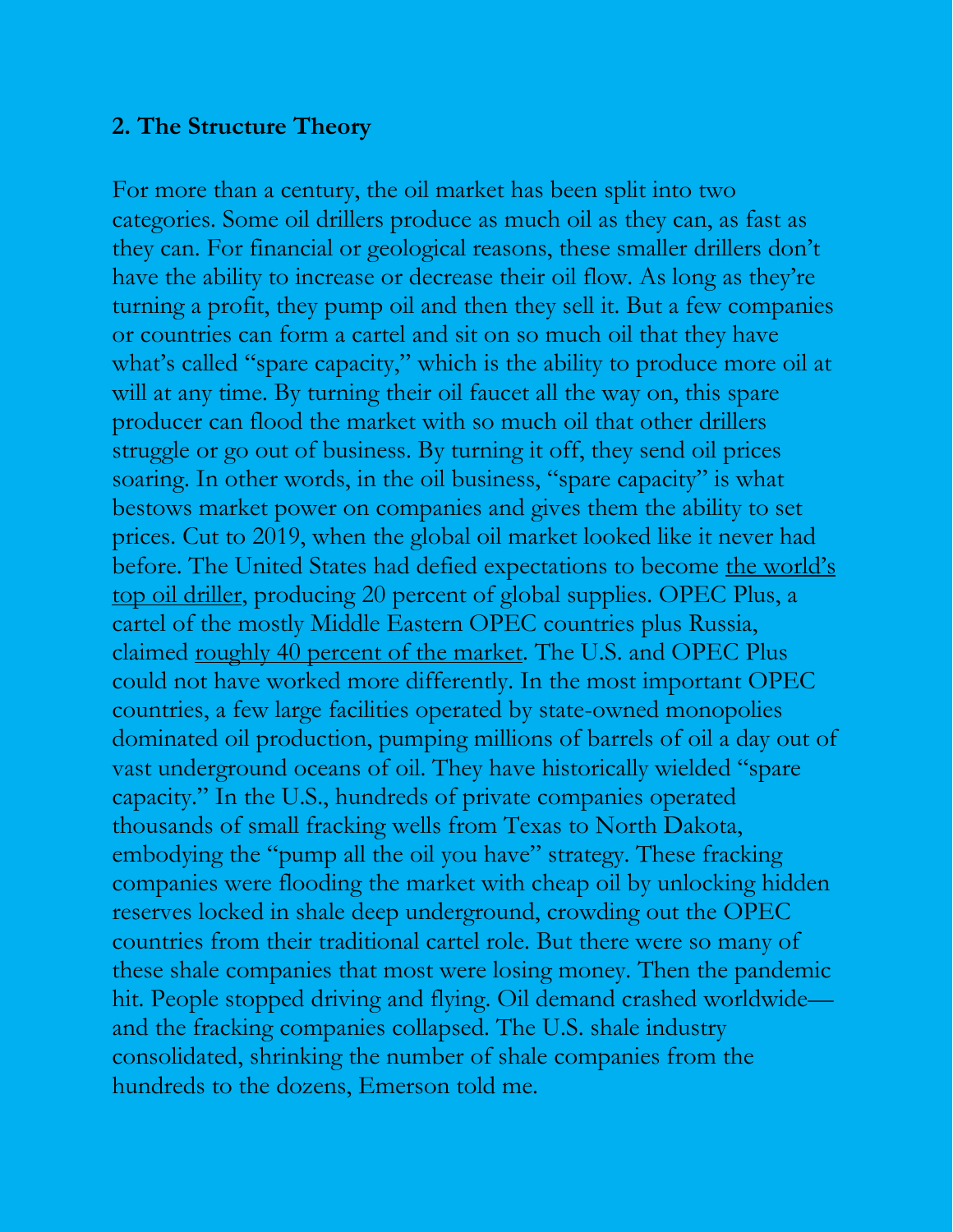That was when OPEC Plus saw its window, Samuel Ori, the director of the University of Chicago Energy Policy Institute, told me. (Disclosure: I used to be a paid journalism fellow at the institute.) As the recovery began, OPEC Plus [pumped less oil than the world demanded,](https://www.eia.gov/todayinenergy/detail.php?id=50296) even though it had the capacity to pump more. This spare capacity reclaimed the cartel's market power—and allowed global oil prices to get "as high as is bearable," Ori said. Meanwhile, the U.S. shale industry is now so consolidated and so desperate to deliver profits to Wall Street that it hasn't started drilling new wells again. U.S. oil output is still below its [pre-pandemic level.](https://www.eia.gov/todayinenergy/detail.php?id=50296) **What it means for climate policy:** Many Democrats have wanted to blame "corporate greed" for record inflation. That annoys lots of economists, who point out that greed is a constant in [a capitalist economy](https://mobile.twitter.com/jasonfurman/status/1493421710263164930) and that most companies hiking prices today are doing so to reclaim their pre-pandemic profit margins. As Ezra Klein <u>recently asked</u>: Did something about the pandemic give companies way more pricing power? In the oil market, the answer is *Well, yes, actually*. The question for the climate is whether Democrats think that this change is a bad thing. Higher gas prices could be a *good* thing for the climate, after all, because if oil gets more expensive, fewer people will use it, and less carbon pollution will go into the atmosphere. (Think of it as a de facto carbon tax!) Unless, of course, gas prices get so high that voters knock Biden and the Democratic majorities out of office—which would be *bad* for the climate, because only Democrats want to pass serious climate policy. Do Democrats think high gas prices are enough of a problem that they're willing to raise medium-term carbon emissions over them?

## **3. The Scarcity Theory**

Actually, that second theory is completely wrong, Robert McNally, the president of [Rapidan Energy,](https://www.rapidanenergy.com/) an energy-research firm, told me. The OPEC Plus countries don't care about how high the oil price is; they care about how *stable* it is, he said. Any story of the past two years has to account for the fact that OPEC Plus saved the global oil market. Soon